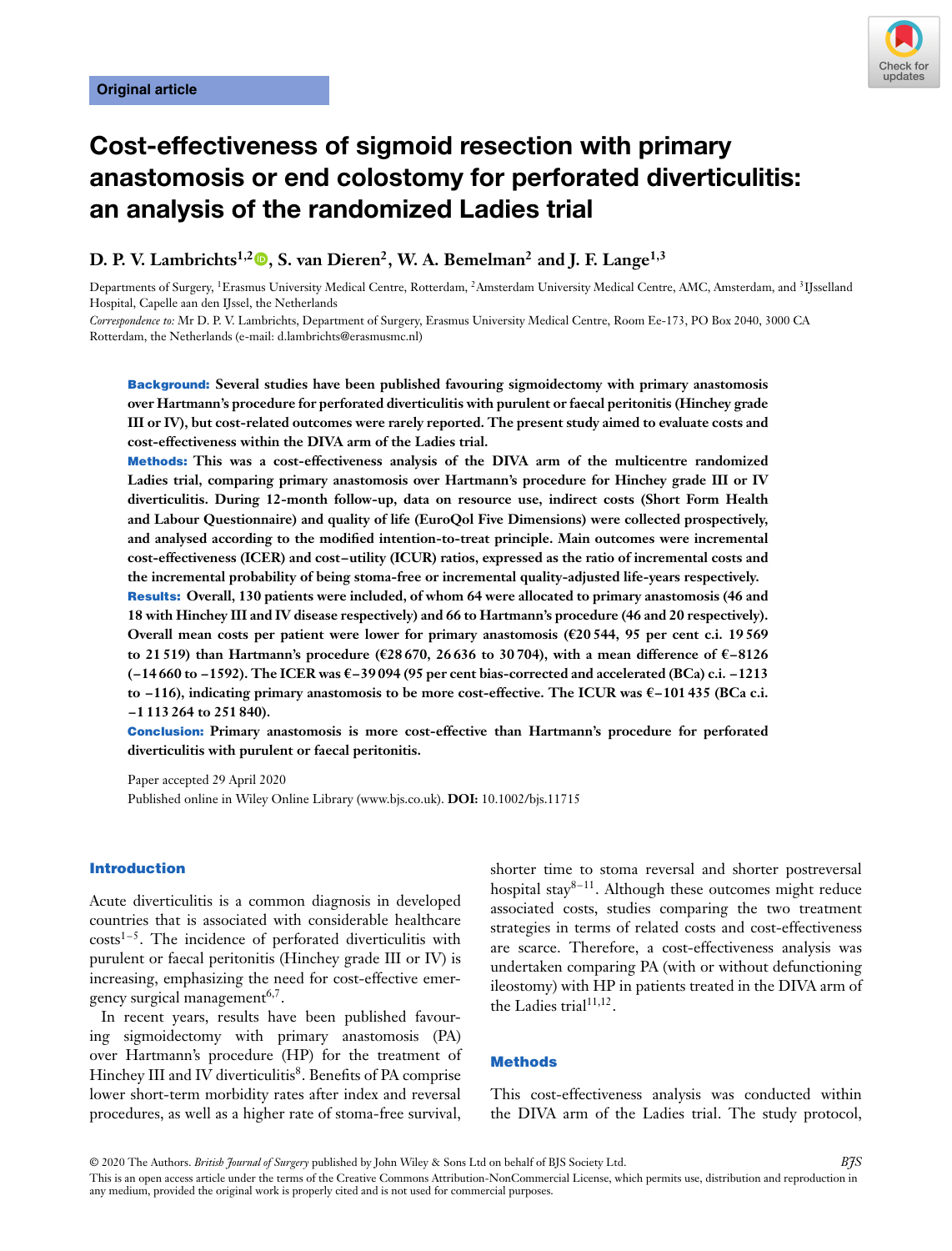including details of cost analyses and clinical outcomes, has been reported previously<sup>11,12</sup>. In summary, the Ladies trial was an international, multicentre, parallel-group, randomized, open-label superiority trial of the surgical management of perforated diverticulitis. The aim of the DIVA arm was to compare HP and PA (with or without defunctioning ileostomy) as treatment for Hinchey III or IV diverticulitis. After diagnostic laparoscopy, patients were assigned randomly to HP or PA in a 1:1 ratio. Patients with dementia, a history of sigmoidectomy or pelvic radiotherapy, chronic steroid treatment (at least 20 mg daily) or preoperative shock requiring inotropic support were excluded. The primary endpoint of the DIVA arm was 12-month stoma-free survival and secondary outcomes (such as morbidity and readmissions) were also recorded. The study was registered at trialregister.nl (NTR2037) and [ClinicalTrials.gov](http://clinicaltrials.gov) (NCT01317485), and designed in accordance with the Declaration of Helsinki and good clinical practice guidelines. The study protocol was approved by the ethical review board, and written informed consent was obtained from all patients before randomization. The CHEERS guidelines and checklist<sup>13</sup> were used as guidance for the present cost-effectiveness analysis.

#### **Economic evaluation**

The present analysis aimed to assess the cost-effectiveness and cost–utility of HP compared with PA during the first 12 months after the index procedure, and included both direct and indirect costs (medical and non-medical). The economic evaluation was performed from a societal perspective, and in accordance with the guidelines for health economic analyses published by the Dutch National Health Care Institute<sup>14</sup>.

## **Resource use**

Data on resource use were collected prospectively through clinical record forms and study questionnaires completed 1, 3, 6, 9 and 12 months after the index procedure. Direct medical costs were those related to index and stoma reversal surgery and related admissions (such as ward and ICU stay), reinterventions (acute relaparotomy or percutaneous drainage), additional diagnostic imaging (X-ray, ultrasound imaging, CT), readmissions, stoma care, emergency department visits, and outpatient consultation visits with the surgeon, gastroenterologist, general practitioner or company physician. Costs of the index procedure actually performed were used and did not include the cost of the study protocol-based diagnostic

laparoscopy. Costs associated with home and informal care and travel expenses were considered as direct non-medical costs. Indirect non-medical costs resulting from work absence or decreased productivity were determined by use of the Short Form Health and Labour Questionnaire  $(SF-HLQ)^{15}$ . To estimate loss of productivity, the friction costs method was used with age-adjusted mean daily wages derived from the Dutch National Health Care Institute guideline<sup>14</sup>. Total costs per patient were calculated by multiplying resources used by associated unit costs.

# **Quality-adjusted life-years**

Health-related quality of life (QoL) and quality-adjusted life-years (QALYs) were derived from the EuroQol Five Dimensions three-level questionnaire (EQ-5D-3 L™; EuroQol Group, Rotterdam, the Netherlands) at 2 and 4 weeks, 3, 6 and 12 months after the index procedure. Outcomes were scored from 0 to 1 according to the Dutch EQ-5D™ tariff, where 1 is considered to represent optimal QoL.

## **Unit costs**

Unit costs were calculated according to the methods described by Vennix and colleagues<sup>16</sup>, and were estimated based on top-down cost calculations from the hospital costs ledger of the Amsterdam University Medical Centre and Dutch guideline on unit costing in healthcare<sup>17</sup>. Moreover, bottom-up cost calculations for laparoscopic and open sigmoidectomy with and without PA were performed, including costs of instruments (reusable and disposable), and costs of personnel and overheads per time unit. As the index procedures and Hartmann's reversal procedures could be open or laparoscopic, mean costs were calculated taking the ratio of these different possible procedures into account. Costs were calculated in euros, adjusted to 2018 by the Dutch consumer price index.

#### **Statistical analysis**

Depending on data distribution, continuous variables are presented as median (i.q.r.) or mean(s.d.). Categorical variables are shown as numbers with percentages. Patients were analysed according to the modified intention-to-treat principle, with costs calculated based on the index procedure actually performed. The intention-to-treat approach was deemed modified owing to the exclusion of three patients shortly after randomization who were found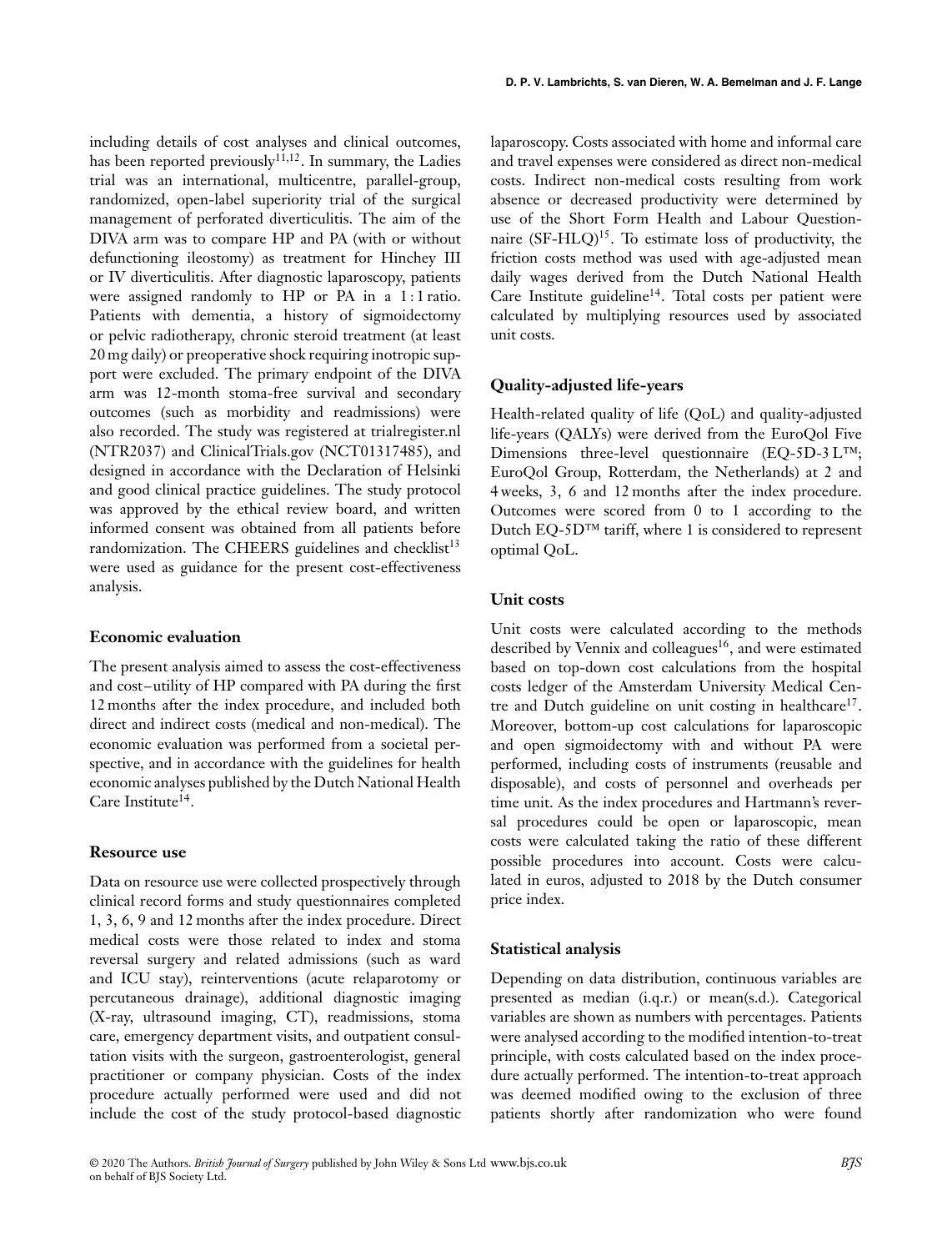to have alternative diagnoses $11$ . The bias-corrected and accelerated (BCa) bootstrapping method (1000 samples) was used to calculate 95 per cent confidence intervals<sup>18</sup>. Missing data on EQ-5D™ values and indirect costs were imputed by means of multiple imputation, taking into account age, sex, Hinchey grade, randomization and direct costs. Imputed data were pooled according to Rubin's rule19.

To determine the robustness of the calculated costs, sensitivity analyses were performed by varying unit costs of resources used (direct medical costs). Incremental cost-effectiveness (ICER) and cost–utility (ICUR) ratios were calculated as the mean difference between treatment groups in total costs per patient divided by the mean difference in probability of being stoma-free and mean difference in QALYs respectively. Cost-effectiveness planes and acceptability curves were derived. Analyses were performed using SPSS® version 24.0 (IBM, Armonk, New York, USA) and R version 3.6.1 (R Foundation for Statistical Computing, Vienna, Austria).

#### **Results**

Between 1 July 2010 and 22 February 2013, and between 9 June 2013 and 6 June 2016, patients could be included in the DIVA arm of the Ladies trial. Trial inclusion was temporarily paused, owing to the early termination of the LOLA arm of the study. Eventually, a total of 130 patients were included according to a modified intention-to-treat principle, of whom 66 were analysed in the HP group and 64 in the PA group. One patient in the PA group was lost to follow-up after 30 days (*Fig. S1*, supporting information). All patients were included in the present cost evaluation. Baseline and operative characteristics are summarized in *Table 1*. Full trial details and outcomes have been published previously<sup>11</sup>. Response rates to the SF-HLQ questionnaires are documented in *Table S1* (supporting information).

#### **Costs and resource use**

A summary of unit costs of major resources is provided in *Table 2*, with full details in *Table S2* (supporting information). Resource use and calculated costs are shown in *Table 3*. Stoma-related costs were significantly higher in the HP group ( $\epsilon$ 8372, 95 per cent c.i. 7316 to 9429) than in the PA group ( $\epsilon$ 4382, 3481 to 5284), with a mean difference of  $\epsilon$ –3990 (–5370 to –2611). Overall total costs were  $\epsilon$ 1 892 206 for the HP group and  $\epsilon$ 1 314 798 for the PA group. Mean costs per patient were €28 670 (26 636 to 30 704) and €20 544 (19 569 to 21 519) respectively. This

| Table 1 Summary of baseline and operative characteristics |                                       |                                      |  |  |
|-----------------------------------------------------------|---------------------------------------|--------------------------------------|--|--|
|                                                           | Hartmann's<br>procedure<br>$(n = 66)$ | Primary<br>anastomosis<br>$(n = 64)$ |  |  |
| <b>Patient characteristics</b>                            |                                       |                                      |  |  |
| Age (years)*                                              | 61.7(11.4)                            | 62.4(13.1)                           |  |  |
| Sex ratio (F:M)                                           | 25:41                                 | 23:41                                |  |  |
| BMI ( $kg/m2$ )*                                          | 28.0(4.7)                             | 26.3(4.8)                            |  |  |
| ASA fitness grade                                         |                                       |                                      |  |  |
| $I-II$                                                    | 37(63)                                | 45 (76)                              |  |  |
| $III - IV$                                                | 22 (37)                               | 14 (24)                              |  |  |
| Missing                                                   | 7                                     | 5                                    |  |  |
| Hinchey grade IV                                          | 20 (30)                               | 18 (28)                              |  |  |
| <b>Operative characteristics</b>                          |                                       |                                      |  |  |
| Laparoscopic lavage                                       | $\Omega$                              | 1(2)                                 |  |  |
| Hartmann's procedure                                      | 65 (98)                               | 7(11)                                |  |  |
| Primary anastomosis                                       | 1(2)                                  | 56 (88)                              |  |  |
| Stoma                                                     |                                       |                                      |  |  |
| <b>No</b>                                                 | 1(2)                                  | 18 (28)                              |  |  |
| Yes                                                       | 65 (98)                               | 46 (72)                              |  |  |
| Duration of surgery (min)†                                | 118 (96-135)                          | 125 (110-154)                        |  |  |
| Laparoscopic procedure                                    | 20 (30)                               | 17 (27)                              |  |  |

Values in parentheses are percentages unless indicated otherwise; values are \*mean(s.d.) and †median (i.q.r.).

| Table 2 Major resources and unit costs |                 |           |  |  |  |  |
|----------------------------------------|-----------------|-----------|--|--|--|--|
|                                        | Mean cost $(E)$ | Unit      |  |  |  |  |
| Hartmann's procedure                   | 3247            | Procedure |  |  |  |  |
| Primary anastomosis                    | 3914            | Procedure |  |  |  |  |
| Laparoscopic lavage                    | 2346            | Procedure |  |  |  |  |
| lleostomy reversal                     | 2655            | Procedure |  |  |  |  |
| Colostomy reversal                     | 4087            | Procedure |  |  |  |  |
| Acute relaparotomy                     | 3476            | Procedure |  |  |  |  |
| Percutaneous drainage                  | 14              | Procedure |  |  |  |  |
| Elective sigmoid resection             | 4266            | Procedure |  |  |  |  |
| Incisional hernia repair               | 1305            | Procedure |  |  |  |  |
| Surgical ward stay                     | 419             | Day       |  |  |  |  |
| <b>ICU stay</b>                        | 2084            | Day       |  |  |  |  |

Values are indexed for 2018.

amounted to a mean difference in costs of  $\epsilon$ –8126 (–14 660 to –1592) in favour of PA.

#### **Cost-effectiveness and cost–utility**

The mean probability of being stoma-free at end of the 12-month follow-up was 86 (95 per cent c.i. 74 to 93)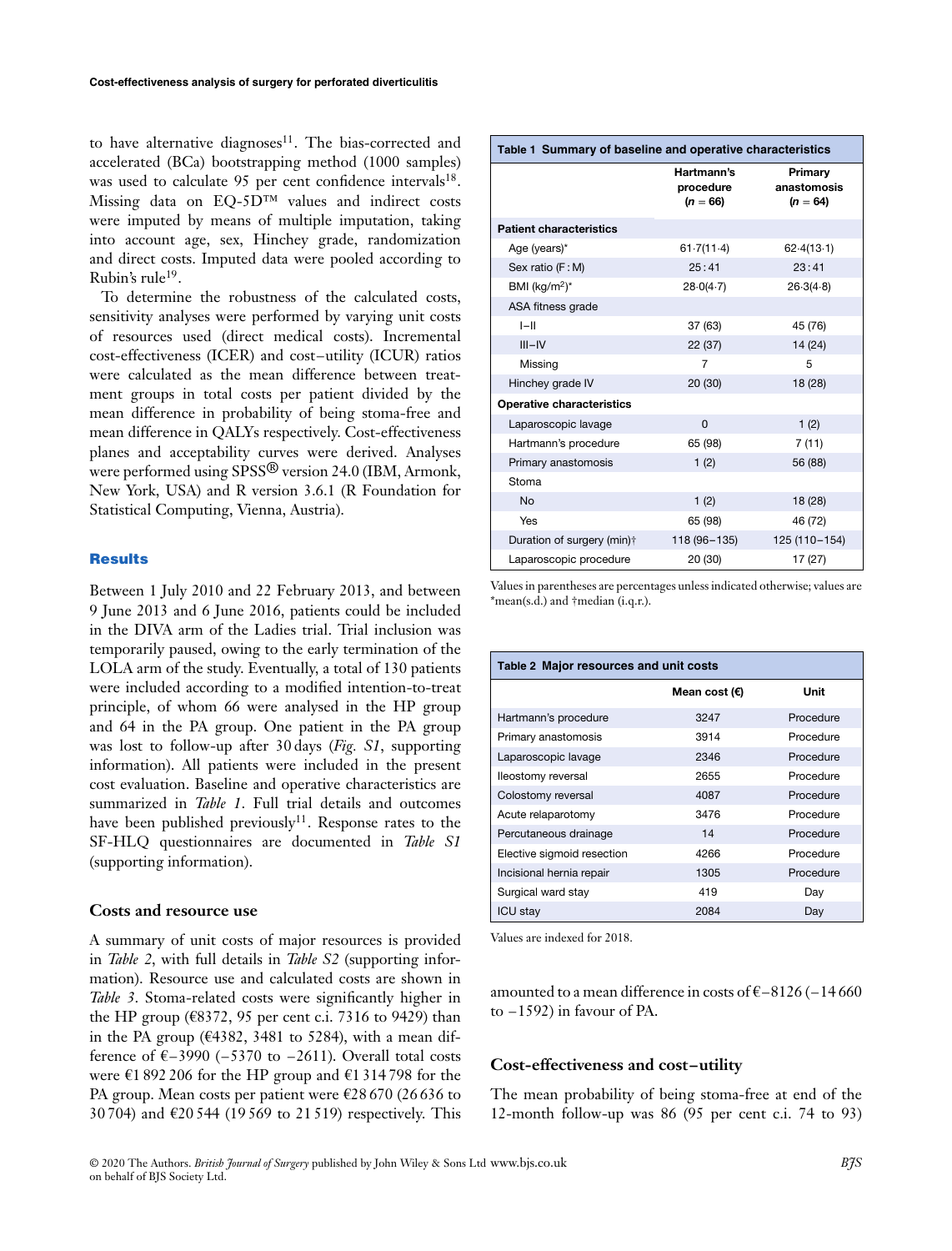| Table 3 Resource use and costs           |             |                                                 |                          |                                  |                       |
|------------------------------------------|-------------|-------------------------------------------------|--------------------------|----------------------------------|-----------------------|
|                                          |             | Hartmann's procedure ( $n = 66$ )               |                          | Primary anastomosis ( $n = 64$ ) |                       |
|                                          | <b>Unit</b> | <b>Total units</b>                              | Total costs $(\epsilon)$ | <b>Total units</b>               | Total costs (€)       |
| <b>Index admission</b>                   |             |                                                 |                          |                                  |                       |
| Hartmann's procedure                     | Procedure   | 65                                              | 211083                   | $\overline{7}$                   | 22732                 |
| Primary anastomosis                      | Procedure   | $\mathbf{1}$                                    | 3914                     | 56                               | 219181                |
| Laparoscopic lavage                      | Procedure   | $\Omega$                                        | $\Omega$                 | $\mathbf{1}$                     | 2346                  |
| Surgical ward                            | Day         | 733                                             | 307076                   | 591                              | 247588                |
| Intensive care unit                      | Day         | 197                                             | 410611                   | 87                               | 181336                |
| Additional imaging                       | <b>Test</b> | 264                                             | 31039                    | 159                              | 21448                 |
| Subtotal                                 |             |                                                 | 963723                   |                                  | 694 630               |
| Mean subtotal per patient                |             |                                                 | 14 602 (8514, 20 689)    |                                  | 10854 (9126 to 12581) |
| Mean difference in subtotal              |             | $-3748 (-10101, 2604)$                          |                          |                                  |                       |
| <b>Readmissions and reinterventions</b>  |             |                                                 |                          |                                  |                       |
| Acute reinterventions                    | Procedure   | 18                                              | 31064                    | 12                               | 28 154                |
| Elective reinterventions                 | Procedure   | $\overline{4}$                                  | 5218                     | $\mathbf{1}$                     | 1305                  |
| Readmission to surgical ward             | Day         | 172                                             | 72056                    | 142                              | 59488                 |
| Readmission intensive care unit          | Day         | $\mathbf 0$                                     | $\mathbf 0$              | $\mathbf{0}$                     | 0                     |
| Subtotal                                 |             |                                                 | 108339                   |                                  | 88946                 |
| Mean subtotal per patient                |             |                                                 | 1641 (626, 2657)         |                                  | 1390 (677, 2102)      |
| Mean difference in subtotal              |             |                                                 |                          | $-252$ ( $-1488$ to 984)         |                       |
| Stoma-related costs                      |             |                                                 |                          |                                  |                       |
| Stoma care                               | Day         | 13118                                           | 245965                   | 8288                             | 104737                |
| Reversal surgery                         | Procedure   | 45                                              | 183915                   | 38                               | 106612                |
| Reversal admission (surgical ward + ICU) | Day         | 277                                             | 122705                   | 165                              | 69123                 |
| Subtotal                                 |             |                                                 | 552584                   |                                  | 280473                |
| Mean subtotal per patient                |             |                                                 | 8372 (7316, 9429)        |                                  | 4382 (3481, 5284)     |
| Mean difference in subtotal              |             | $-3990 (-5370, -2611)$                          |                          |                                  |                       |
| Other costs                              |             |                                                 |                          |                                  |                       |
| Imaging                                  | <b>Test</b> | 64                                              | 9282                     | 38                               | 4811                  |
| Consultations and travel expenses        | Visit       | 349                                             | 30038                    | 295                              | 26423                 |
| <b>Total direct medical costs</b>        |             |                                                 | 1663966                  |                                  | 1095283               |
| Indirect non-medical costs               |             |                                                 | 228240                   |                                  | 219515                |
| Total costs (12 months)                  |             |                                                 | 1892206                  |                                  | 1314798               |
| Mean cost per patient                    |             | 28 670 (26 636, 30 704)<br>20544 (19569, 21519) |                          |                                  |                       |
| Mean difference in costs                 |             | $-8126(-14660, -1592)$                          |                          |                                  |                       |

Values in parentheses are 95 per cent confidence intervals. Mean costs are shown, indexed for 2018. Smaller cost groups (such as hospital and general practitioner visits) are included in (sub)total costs.

per cent for the PA group and 65 (53 to 75) for the HP group, with a significant mean difference of 21 (7 to 36) per cent. *Fig*. *1* shows a cost-effectiveness plane, indicating the relationship between incremental costs and the incremental probability of being stoma-free and alive. The ICER was €–39094 (95 per cent BCa c.i. –1213 to –116), indicating that PA was more cost-effective than HP. The associated willingness-to-pay curve is shown in *Fig. S2* (supporting information).

The mean value of QALYs during the 12-month follow-up was 0⋅72 (95 per cent c.i. 0⋅69 to 0⋅76) in the PA group, compared with 0⋅64 (0⋅60 to 0⋅68) in the HP group. The mean difference in QALYs was 0⋅08 (–0⋅03 to 0⋅19), which was not statistically significant. The ICUR was €–101 435 (95 per cent BCa c.i. –1 113 264 to 251 840). A cost–utility plane and willingness-to-pay curve are shown in *Fig*. *2* and *Fig. S3* (supporting information) respectively.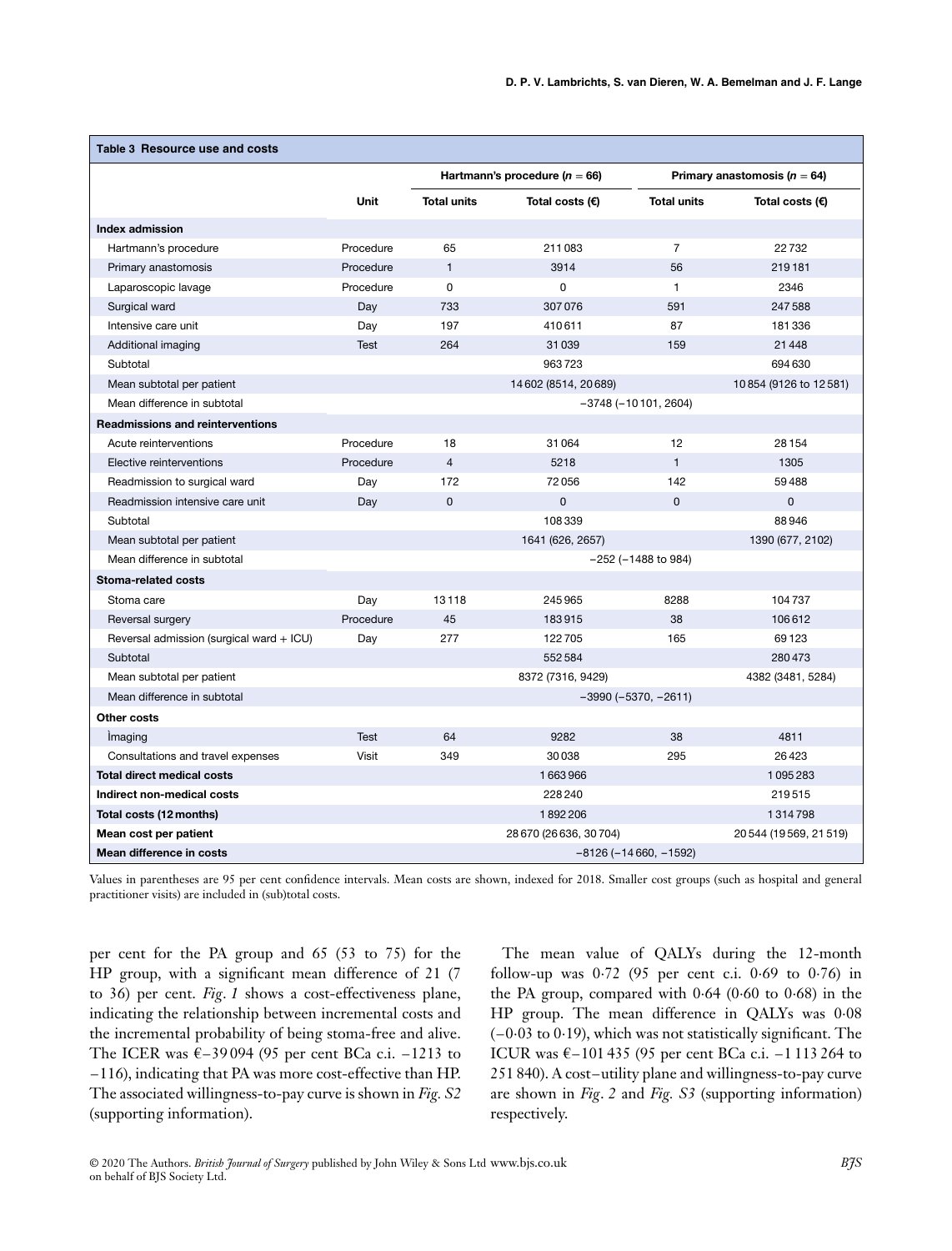

Black dot indicates the point estimate upon which the 1000 bootstrap samples are based.

| Table 4 Sensitivity analyses of medical costs |                          |                                  |                         |  |  |  |
|-----------------------------------------------|--------------------------|----------------------------------|-------------------------|--|--|--|
|                                               | Hartmann's procedure (€) | Primary anastomosis $(\epsilon)$ | Cost difference (€)     |  |  |  |
| Total medical costs (base-case analysis)      | 25 212 (21 251, 34 132)  | 17 114 (15 297, 19 636)          | $-8098(-17016, -3550)$  |  |  |  |
| Index surgery                                 |                          |                                  |                         |  |  |  |
| $-50%$                                        | 23 583 (19 603, 32 482)  | 15 206 (13 398, 17 789)          | $-8377 (-17214, -3818)$ |  |  |  |
| $+50%$                                        | 26 840 (22 847, 37 381)  | 19022 (16978, 21455)             | $-7818(-18129, -3269)$  |  |  |  |
| Hospital stay (ward, ICU)                     |                          |                                  |                         |  |  |  |
| $-20%$                                        | 23 036 (19 258, 30 896)  | 15 773 (14 139, 17 939)          | $-7263 (-14878, -2910)$ |  |  |  |
| $+20%$                                        | 27 386 (22 398, 39 156)  | 18454 (16284, 21358)             | $-8932 (-19534, -3261)$ |  |  |  |
| Stoma-associated costs                        |                          |                                  |                         |  |  |  |
| $-20%$                                        | 23 537 (19 566, 33 672)  | 16237 (14598, 18812)             | $-7300 (-16843, -2507)$ |  |  |  |
| $+20%$                                        | 26 886 (22 880, 35 540)  | 17990 (16064, 20586)             | $-8896 (-17734, -4320)$ |  |  |  |
| Acute or elective reintervention              |                          |                                  |                         |  |  |  |
| $-20%$                                        | 25 102 (21 174, 35 659)  | 17022 (15370, 19443)             | $-8079(-18375, -3742)$  |  |  |  |
| $+20%$                                        | 25 321 (21 399, 36 105)  | 17 206 (15 499, 19 746)          | $-8116(-18526, -3742)$  |  |  |  |

Values in parentheses are 95 per cent confidence intervals.

## **Sensitivity analyses**

# *Table 4* shows the results of sensitivity analyses, in which unit costs for specified cost groups were increased and decreased by 20 or 50 per cent, while those for other cost groups were not changed. Overall, these results demonstrated that PA was associated with lower costs, with cost differences ranging from  $\epsilon$ -7263 to €–8932.

## **Discussion**

Admission rates for diverticulitis have increased over the past few decades $6,20-23$  and the incidence of perforated disease, for which surgery is often needed, has risen<sup>24-26</sup>. In a retrospective study<sup>27</sup>, overall expenses were between 74 and 229 per cent higher for HP than PA. More recently<sup>28</sup>, in-hospital costs within an RCT were found to be higher for HP, but this was not statistically significant. The present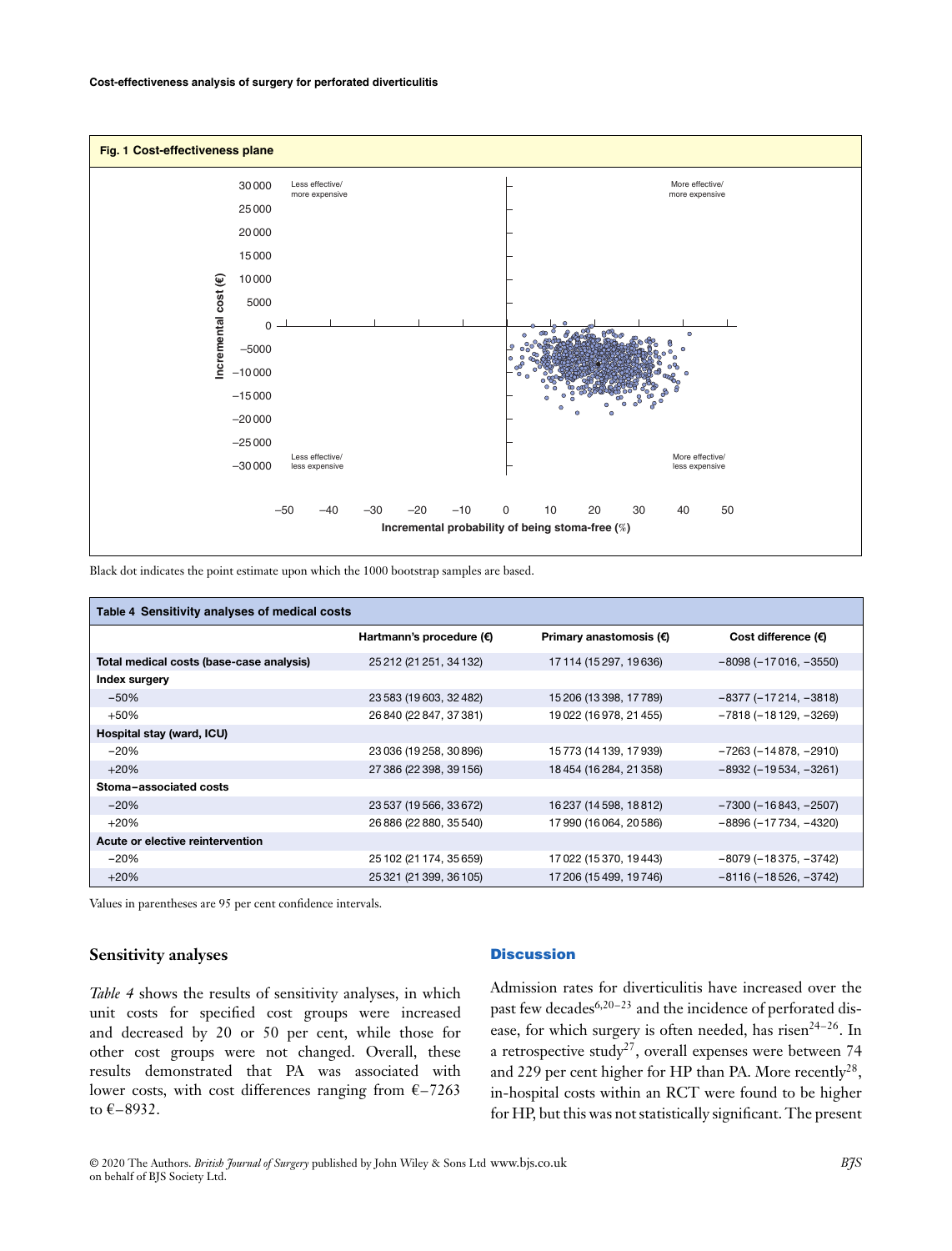

Black dot indicates the point estimate upon which the 1000 bootstrap samples are based. QALY, quality-adjusted life-year.

study differed from previous analyses by capturing all costs prospectively, including indirect non-medical and other resource expenses (such as those related to readmissions or outpatient department visits) over the full 12-month follow-up. It showed that PA was more cost-effective in the first postoperative year and in terms of the probability of being stoma-free. Advantages of PA derive from a shorter time to, and less morbidity after, stoma reversal, and a shorter hospital stay, which are likely to reduce costs<sup>11</sup>. Indeed, a large difference in absolute stoma-related costs was identified in favour of PA. This is in line with a cost-effectiveness analysis of the LOLA arm of the Ladies trial<sup>16</sup>, in which stoma-related costs were higher for resection than laparoscopic lavage for Hinchey III diverticulitis, and the economic analysis of the related DILALA (DIverticulitis – LAparoscopic LAvage *versus* resection (Hartmann's procedure) for acute diverticulitis with peritonitis) stud $v^{29}$ .

In terms of generalizability, some aspects are of importance to consider when interpreting the present outcomes. The majority of patients included in the Ladies trial were Dutch<sup>11</sup>, and unit costs and subsequent calculations are based on that healthcare system. The results should be interpreted within the context of the inclusion and exclusion criteria that applied to the DIVA arm. Therefore, strictly speaking, the present outcomes apply only to haemodynamically stable, immunocompetent patients

aged less than  $85 \text{ years}^{11}$ . Enrolment was terminated early because of slow accrual. Although not uncommon for RCTs in the emergency setting<sup>30</sup>, early termination may limit the sample size and statistical power. The study was not specifically powered to show differences in cost-associated or patient-reported outcomes. Hence, it was decided not to differentiate between Hinchey III and IV diverticulitis in the present study, as this would have further reduced group sizes. In spite of the sample size, significant differences in overall mean costs per patient were identified, and their robustness was demonstrated in sensitivity analyses. Another limitation was the response rate to the questionnaires sent out during follow-up, which ranged from 47 to 64 per cent. Multiple imputation techniques were used to handle missing data and to decrease the influence of potential attrition bias.

This study has several strengths, including the setting of a multicentre randomized trial with cost data collected prospectively from a societal perspective, and indirect non-medical costs (such as absence from work and productivity losses) taken into account. These factors are relevant to consider as the disease is increasingly being seen in younger patients of working  $age^{20,21,23}$ . The assessment of unit costs came from the hospital ledger and Dutch costing manual<sup>14</sup>, rather than being derived from diagnosis-related group data, to better reflect clinical practice at a more individual level.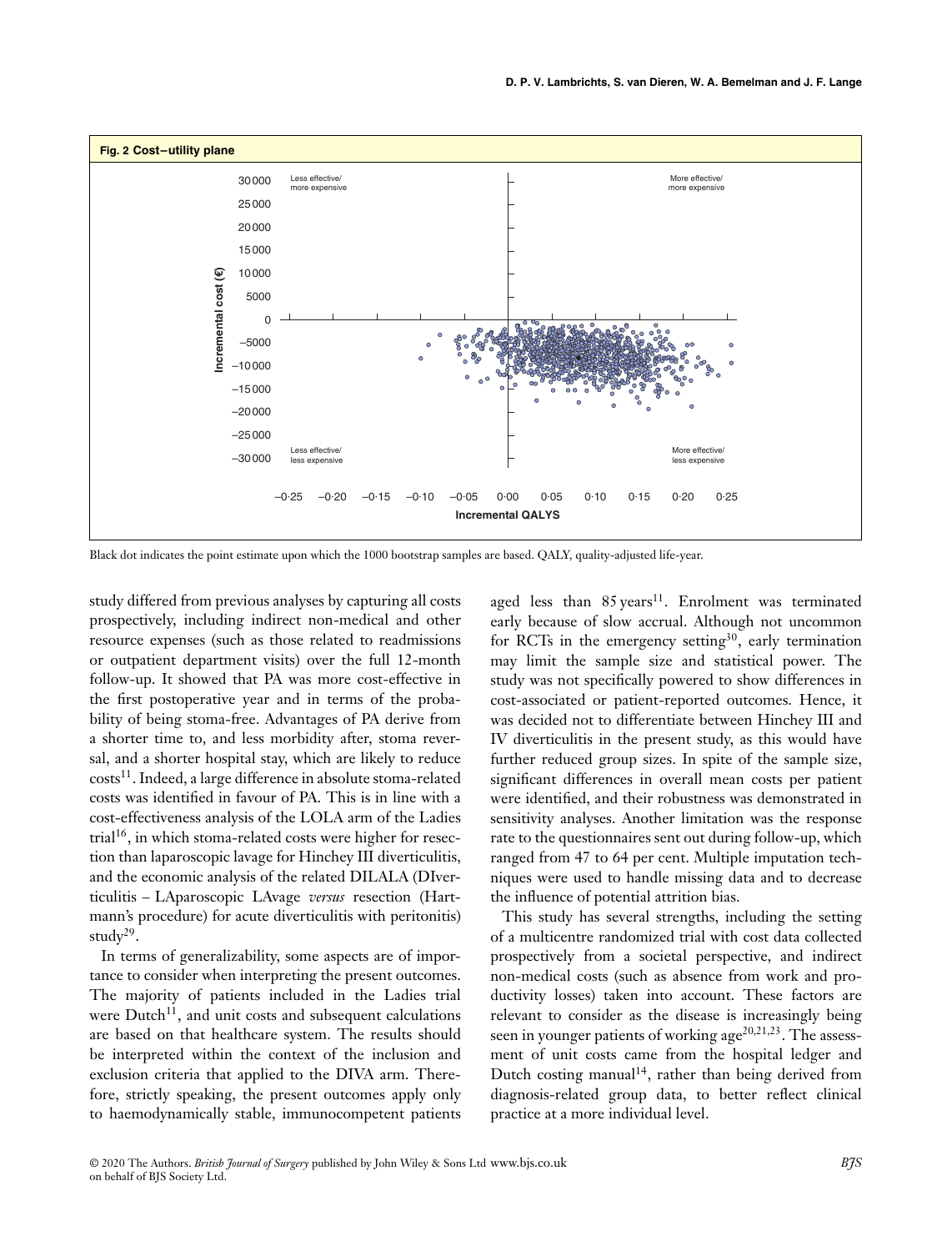In general, the treatment of diverticulitis has shifted towards less aggressive approaches, which might also have beneficial effects on associated costs<sup>31</sup>. The avoidance of antibiotics for uncomplicated diverticulitis has been proven to be safe in both the short and long term<sup>32–35</sup>. The role of percutaneous drainage for diverticulitis with abscess formation has been debated $36,37$ . Subsequently, follow-up without elective colectomy after non-operative treatment of an initial episode of diverticulitis with abscess formation or local extraluminal air seems justified<sup>38,39</sup>. Moreover, evidence shows that HP for perforated diverticulitis should be avoided if possible and that PA is preferred $9-11$ . The present cost-effectiveness analysis has provided a health economic argument for use of PA over HP for perforated diverticulitis.

#### **Collaborators**

Members of the Ladies trial who collaborated in this study: Study design: J. Vermeulen (Department of Surgery, Maasstad Hospital, Rotterdam); W. C. Hop (Department of Epidemiology, Erasmus University Medical Centre, Rotterdam); B. C. Opmeer (Clinical Research Unit, Amsterdam University Medical Centre, AMC, Amsterdam); J. B. Reitsma (Julius Centre for Health Sciences, University Medical Centre Utrecht, Utrecht). Randomization management: R. A. Scholte, E. W. H. Waltmann (Clinical Research Unit, Amsterdam University Medical Centre, AMC, Amsterdam). Data Safety Monitoring Board: D. A. Legemate (Department of Surgery, Amsterdam University Medical Centre, AMC, Amsterdam); J. F. Bartelsman (Department of Gastroenterology, Amsterdam University Medical Centre, AMC, Amsterdam); D. W. Meijer (Department of Surgery, Amsterdam University Medical Centre, VUmc, Amsterdam); J. B. Reitsma (Julius Centre for Health Sciences, University Medical Centre Utrecht, Utrecht). Investigators and participating surgeons/residents of the DIVA arm; Netherlands: W. A. Bemelman, S. Vennix, G. D. Musters, H. A. Swank, Ç. Ünlü, A. B. Kluit, Y. El-Massoudi, R. J. C. L. M. Vuylsteke, P. J. Tanis, R. Matthijsen, S. W. Polle, S. M. Lagarde, S. S. Gisbertz, O. Wijers, J. D. W. van der Bilt, M. A. Boermeester, R. Blom, J. A. H. Gooszen, M. H. F. Schreinemacher, T. van der Zande, M. M. N. Leeuwenburgh (Department of Surgery, Amsterdam University Medical Centre, AMC, Amsterdam); J. A. B. van der Hoeven, S. A. L. Bartels, W. L. E. M. Hesp, L. Koet (Department of Surgery, Albert Schweitzer Hospital, Dordrecht); R. M. P. H. Crolla, G. P. van der Schelling, E. van Dessel, M. L. P. van Zeeland, M. M. A. Lensvelt, H. Nijhof, S. Verest, M. Buijs, J. H. Wijsman (Department of Surgery,

Amphia Hospital, Breda); L. P. S. Stassen, M. Klinkert, M. F. G. de Maat, G. Sellenraad (Department of Surgery, Academic Hospital Maastricht, Maastricht); J. F. Lange, I. M. Mulder, J. Jeekel, G. J. Kleinrensink, T. Tha-In, W. N. Nijboer (Department of Surgery, Erasmus University Medical Centre, Rotterdam); M. J. Boom, P. C. M. Verbeek (Department of Surgery, Flevo Hospital, Almere); P. M. Kruyt, C. Sietses, M. W. J. Stommel (Department of Surgery, Gelderse Vallei Hospital, Ede); W. H. Steup, P. J. van Huijstee, J. W. S. Merkus, D. Eefting, J. S. D. Mieog (Department of Surgery, Haga Hospital, The Hague); E. G. J. M. Pierik, D. van Geldere, G. A. Patijn, M. de Vries, M. Boskamp (Department of Surgery, Isala Hospital, Zwolle); H. B. A. C. Stockmann, Q. A. J. Eijsbouts, A. Bentohami, T. S. Bijlsma, N. de Korte, D. Nio, H. Rijna, J. Luttikhold, M. H. van Gool, J. F. Fekkes, G. J. M. Akkersdijk, G. Heuff, E. H. Jutte, B. A. Kortmann, J. M. Werkman, W. Laméris, L. Rietbergen, P. Frankenmolen (Department of Surgery, Spaarne Gasthuis, Haarlem); E. C. J. Consten, W. A. Draaisma, M. A. W. Stam, M. S. Verweij (Department of Surgery, Meander Medical Centre, Amersfoort); M. F. Gerhards, B. A. van Wagensveld, T. M. Karsten, H. Rijna, L. C. de Nes, S. Fortuin, S. M. De Castro, A. Doeksen, M. P. Simons, G. I. Koffeman, E. P. Steller, J. B. Tuynman, P. Boele van Hensbroek, M. Mok, S. R. van Diepen (Department of Surgery, OLVG, Amsterdam); A. G. M. Hoofwijk, H. J. Belgers, K. W. E. Hulsewé, J. Melenhorst, J. H. M. B. Stoot, S. Fransen, M. N. Sosef, J. van Bastelaar, Y. L. J. Vissers, T. P. D. Douchy, C. E. Christiaansen, R. Smeenk, A. M. Pijnenburg, V. Tanaydin, H. T. C. Veger, S. H. E. M. Clermonts, M. Al-Taher (Department of Surgery, Zuyderland Medical Centre, Sittard-Geleen); E. J. R. de Graaf, A. G. Menon, M. Vermaas (Department of Surgery, IJsselland Hospital, Capelle aan den IJssel); H. A. Cense, E. Jutte (Department of Surgery, Rode Kruis Hospital, Beverwijk); T. M. Karsten, M. Vermaas (Department of Surgery, Reinier de Graaf Hospital, Delft); M. J. Wiezer, A. B. Smits (Department of Surgery, St Antonius Hospital, Nieuwegein); A. A. W. van Geloven, M. Westerterp, H. A. Marsman, E. R. Hendriks, O. van Ruler, E. J. C. Vriens, J. M. Vogten, C. C. van Rossem, D. Ohanis, E. Tanis, J. van Grinsven (Department of Surgery, Tergooi Hospital, Hilversum); J. K. Maring, J. Heisterkamp (Department of Surgery, Elisabeth-TweeSteden Hospital, Tilburg); W. M. U. van Grevenstein, M. R. Vriens, M. G. H. Besselink, I. H. M. Borel Rinkes, I. Q. Molenaar (Department of Surgery, University Medical Centre, Utrecht); M. J. P. M. Govaert, J. J. A. Joosten, V. Jongkind, G. M. P. Diepenhorst, M. C. Boute, M. Smeenge, K. Nielsen, J. J. Harlaar (Department of Surgery, Dijklander Hospital, Hoorn); S. W. Nienhuijs, M. D. P. Luyer, G. van Montfort, J. F. Smulders, F.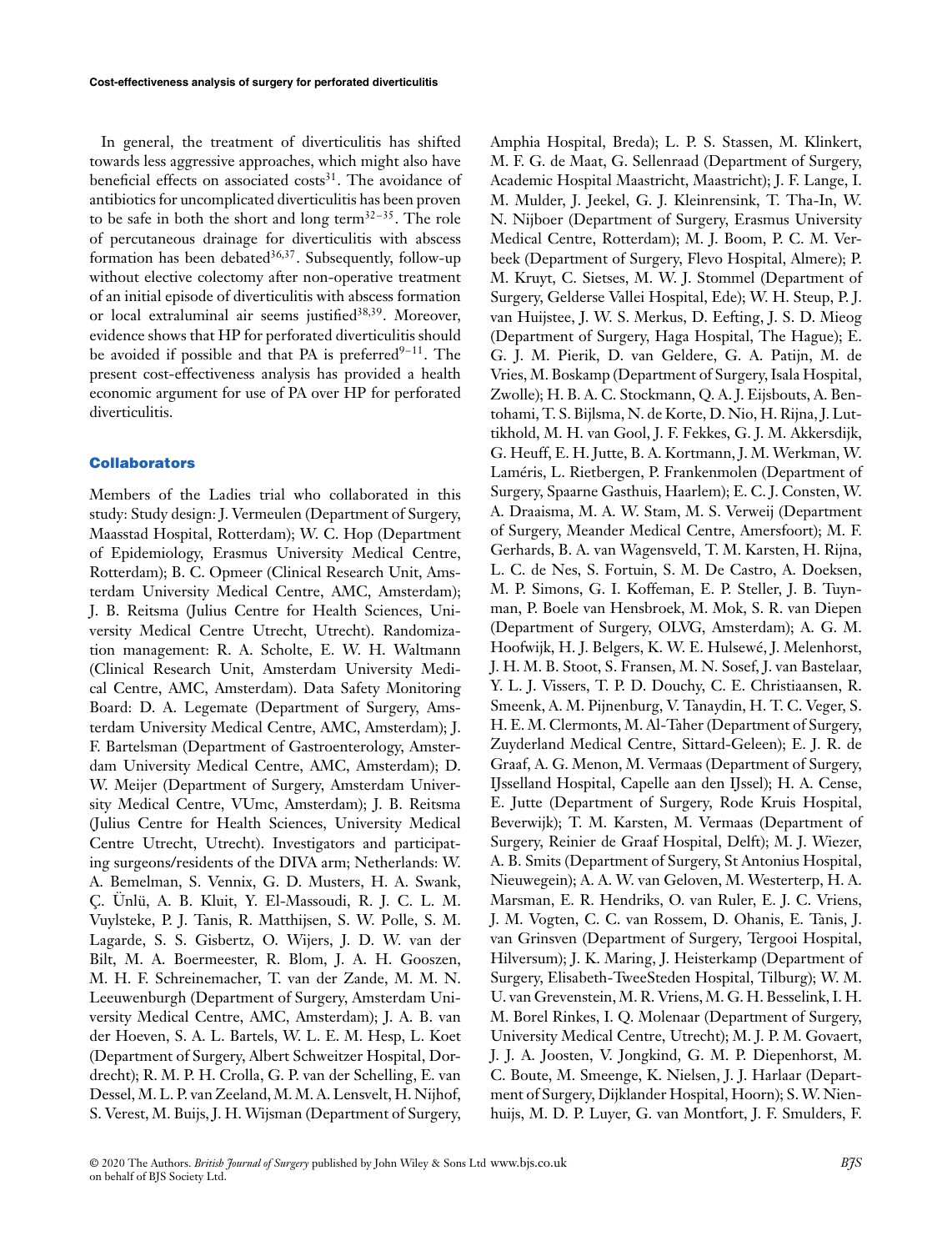Daams, E. van Haren, G. A. P. Nieuwenhuijzen, G. J. Lauret, I. T. A. Pereboom, R. A. Stokmans (Department of Surgery, Catharina Hospital, Eindhoven); J. L. M. Konsten (Department of Surgery, VieCuri Hospital, Venlo); Italy: A. Birindelli, S. Di Saverio, E. Bianchi, S. Pellegrini (Department of Surgery, Maggiore Hospital, Bologna); F. Catena (Department of Surgery, Maggiore Hospital, Parma); Belgium: A. J. L D'Hoore, I. Terrasson, A. Wolthuis, A. de Buck van Overstraeten, S. Nijs (Department of Surgery, University Hospital, Leuven).

# **Acknowledgements**

The authors thank all patients who were willing to participate in this trial, and the collaborators in the DIVA arm of the Ladies trial (listed above). The Ladies trial is part of a national consortium: the Dutch Diverticular Disease (3D) Collaborative Study group. The Ladies trial was funded by a grant from the Netherlands Organization for Health Research and Development (ZonMw 171002213). *Disclosure:* The authors declare no conflict of interest.

#### **References**

- 1 Morris CR, Harvey IM, Stebbings WS, Hart AR. Incidence of perforated diverticulitis and risk factors for death in a UK population. *Br J Surg* 2008; **95**: 876–881.
- 2 Li D, Baxter NN, McLeod RS, Moineddin R, Wilton AS, Nathens AB. Evolving practice patterns in the management of acute colonic diverticulitis: a population-based analysis. *Dis Colon Rectum* 2014; **57**: 1397–1405.
- 3 Delvaux M. Diverticular disease of the colon in Europe: epidemiology, impact on citizen health and prevention. *Aliment Pharmacol Ther* 2003; **18**: 71–74.
- 4 Peery AF, Crockett SD, Murphy CC, Lund JL, Dellon ES, Williams JL *et al.* Burden and cost of gastrointestinal, liver, and pancreatic diseases in the United States: update 2018. *Gastroenterology* 2018; **156**: 254–272.
- 5 Sköldberg F, Granlund J, Discacciati A, Hjern F, Schmidt PT, Olén O. Incidence and lifetime risk of hospitalization and surgery for diverticular disease. *Br J Surg* 2019; **106**: 930–939.
- 6 Jamal Talabani A, Lydersen S, Endreseth BH, Edna TH. Major increase in admission- and incidence rates of acute colonic diverticulitis. *Int J Colorectal Dis* 2014; **29**: 937–945.
- 7 Binda GA, Mataloni F, Bruzzone M, Carabotti M, Cirocchi R, Nascimbeni R *et al.* Trends in hospital admission for acute diverticulitis in Italy from 2008 to 2015. *Tech Coloproctol* 2018; **22**: 597–604.
- 8 Gachabayov M, Oberkofler CE, Tuech JJ, Hahnloser D, Bergamaschi R. Resection with primary anastomosis *vs* nonrestorative resection for perforated diverticulitis with peritonitis: a systematic review and meta-analysis. *Colorectal Dis* 2018; **20**: 753–770.
- 9 Bridoux V, Regimbeau JM, Ouaissi M, Mathonnet M, Mauvais F, Houivet E *et al.* Hartmann's procedure or primary anastomosis for generalized peritonitis due to perforated diverticulitis: a prospective multicenter randomized trial (DIVERTI). *J Am Coll Surg* 2017; **225**: 798–805.
- 10 Oberkofler CE, Rickenbacher A, Raptis DA, Lehmann K, Villiger P, Buchli C *et al.* A multicenter randomized clinical trial of primary anastomosis or Hartmann's procedure for perforated left colonic diverticulitis with purulent or fecal peritonitis. *Ann Surg* 2012; **256**: 819–827.
- 11 Lambrichts DPV, Vennix S, Musters GD, Mulder IM, Swank HA, Hoofwijk AGM *et al.* Hartmann's procedure *versus* sigmoidectomy with primary anastomosis for perforated diverticulitis with purulent or faecal peritonitis (LADIES): a multicentre, parallel-group, randomised, open-label, superiority trial. *Lancet Gastroenterol Hepatol* 2019; **4**: 599–610.
- 12 Swank HA, Vermeulen J, Lange JF, Mulder IM, van der Hoeven JA, Stassen LP *et al.* The ladies trial: laparoscopic peritoneal lavage or resection for purulent peritonitis and Hartmann's procedure or resection with primary anastomosis for purulent or faecal peritonitis in perforated diverticulitis (NTR2037). *BMC Surg* 2010; **10**: 29.
- 13 Husereau D, Drummond M, Petrou S, Carswell C, Moher D, Greenberg D *et al.*; CHEERS Task Force. Consolidated health economic evaluation reporting standards (CHEERS) statement. *Value Health* 2013; **11**: 6.
- 14 Hakkaart-van Roijen L, Van der Linden N, Bouwmans C, Kanters T, Swan Tan SK. *Methodologie van kostenonderzoek en referentieprijzen voor economische evaluaties in de gezondheidszorg.* Institute for Medical Technology Assessment, Erasmus Universiteit: Rotterdam, 2018.
- 15 Van Roijen L, Essink-Bot ML, Koopmanschap MA, Bonsel G, Rutten FFH. Labor and health status in economic evaluation of health care: the Health and Labor Questionnaire. *Int J Technol Assessment Health Care* 1996; **12**: 405–415.
- 16 Vennix S, Van Dieren S, Opmeer BC, Lange JF, Bemelman WA. Cost analysis of laparoscopic lavage compared with sigmoid resection for perforated diverticulitis in the Ladies trial. *Br J Surg* 2017; **104**: 62–68.
- 17 Hakkaart-van Roijen L, Van der Linden N, Bouwmans C, Kanters T, Tan SS. *Richtlijn voor het uitvoeren van economische evaluaties in de gezondheidszorg*. 'Van goede zorg verzekerd'. Bijlage 1: Kostenhandleiding: Methodologie van kostenonderzoek en referentieprijzen voor economische evaluaties in de gezondheidszorg, 2016. https://www.zorgins tituutnederland.nl/binaries/zinl/documenvten/ publicatie/ 2016/02/29/richtlijn-voor-het-uitvoeren-vaneconomischeevaluaties-in-de-gezondheidszorg/Richtlijn+ voor+het+uitvo eren+van+economische+evaluaties+in+de+ gezondheidsz org+%28verdiepingsmodules%29.pdf [accessed 1 July 2019].
- 18 Barber JA, Thompson SG. Analysis of cost data in randomized trials: an application of the non-parametric bootstrap. *Stat Med* 2000; **19**: 3219–3236.